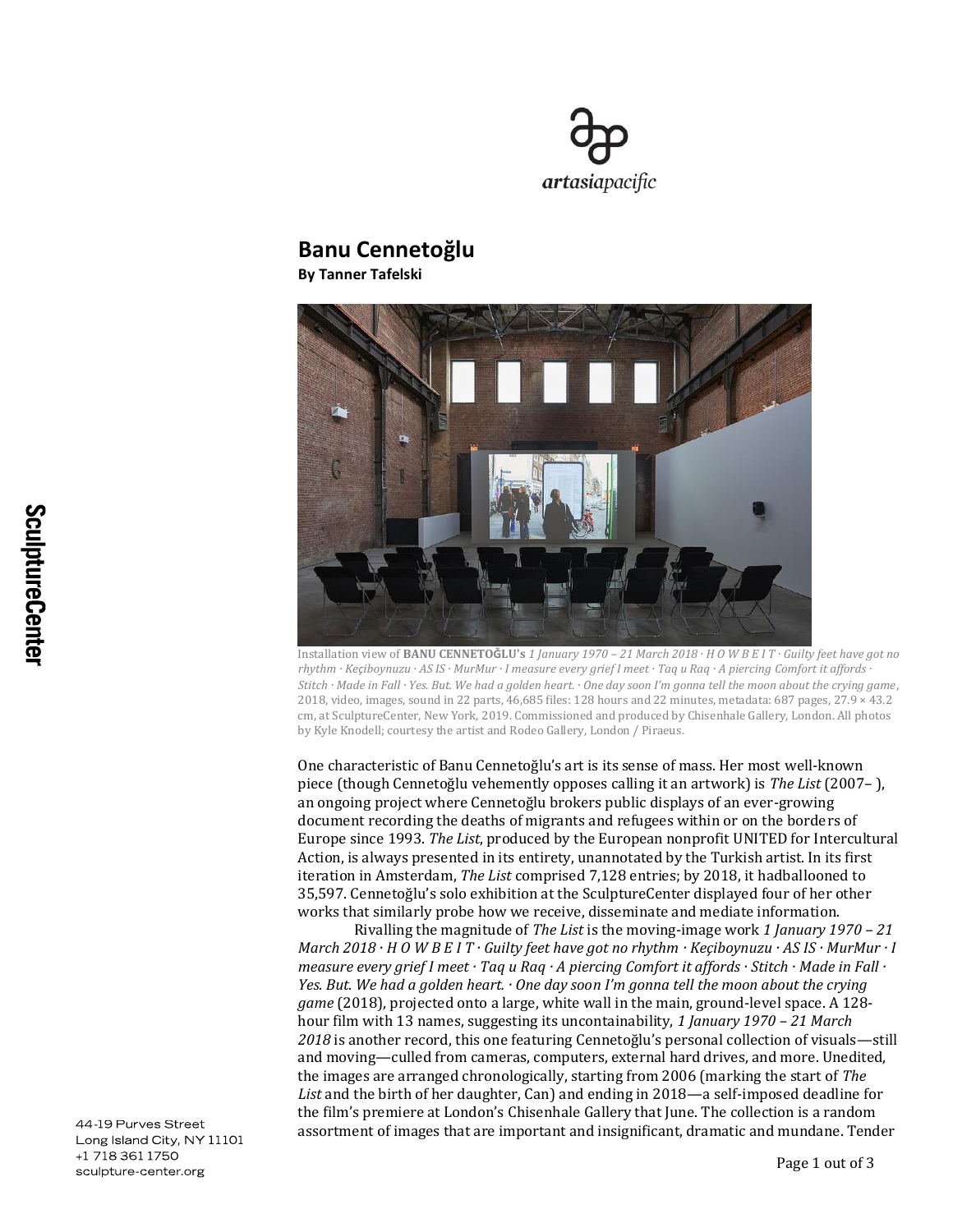moments of Cennetoğlu reading with Can in bed brush up with video of the artist working with gallerists. There are touristic shots of Korea from 2014, when she exhibited at the Gwangju Biennale. In fragments, her daughter sings in what appears to be a school recital. Hours of footage unfold in which people speak unsubtitled Turkish, adding to the work's inscrutability. One viewed *1 January 1970 – 21 March 2018* from comfortable lounge chairs, engulfed in sound emitted from speakers and amplified by the building's acoustics. Yet far from feeling immersed, the viewer wanders in and out of the film due to the lack of a cinematic space, building their own narrative from the bits and pieces of footage.



Installation view of **BANU CENNETOǦLU's** 1 January 1970 – 21 March 2018 [. . .], 2018, video, images, sound in 22 parts, 46,685 files: 128 hours and 22 minutes, metadata: 687 pages, 27.9 × 43.2 cm, at SculptureCenter, New York, 2019. Commissioned and produced by Chisenhale Gallery, London.



Partial installation view of **BANU CENNETOǦLU's** hardbound volumes of newspapers, dimensions variable, at SculptureCenter, New York, 2019.

In a smaller, adjoining space, a table stood in the center, and on one wall were shelves of intimidating, black, hardbound books with gold lettering. Here, one could peruse 142 volumes, each collating every newspaper published on a specific day in a particular country. The sheer quantity of volumes is a good indicator of print media's status in places: Germany (*11.08.2015*) has the most with 70; Cyprus (*29.06.2012*) the least with

44-19 Purves Street Long Island City, NY 11101 +1 718 361 1750 sculpture-center.org

Page 2 out of 3